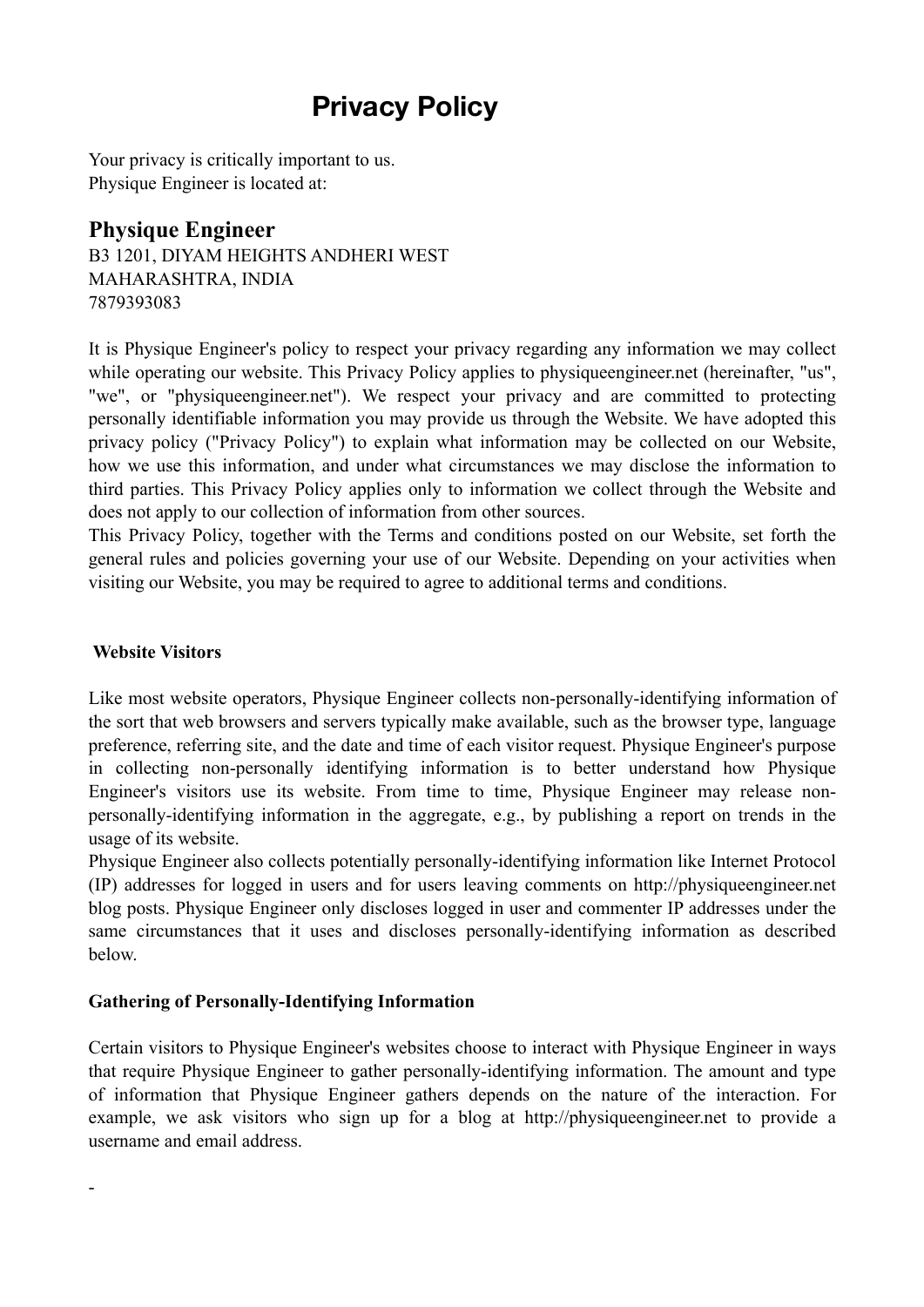#### **Security**

The security of your Personal Information is important to us, but remember that no method of transmission over the Internet, or method of electronic storage is 100% secure. While we strive to use commercially acceptable means to protect your Personal Information, we cannot guarantee its absolute security.

#### **Advertisements**

Ads appearing on our website may be delivered to users by advertising partners, who may set cookies. These cookies allow the ad server to recognize your computer each time they send you an online advertisement to compile information about you or others who use your computer. This information allows ad networks to, among other things, deliver targeted advertisements that they believe will be of most interest to you. This Privacy Policy covers the use of cookies by Physique Engineer and does not cover the use of cookies by any advertisers.

#### **Links To External Sites**

Our Service may contain links to external sites that are not operated by us. If you click on a third party link, you will be directed to that third party's site. We strongly advise you to review the Privacy Policy and terms and conditions of every site you visit.

We have no control over, and assume no responsibility for the content, privacy policies or practices of any third party sites, products or services.

#### **Aggregated Statistics**

Physique Engineer may collect statistics about the behavior of visitors to its website. Physique Engineer may display this information publicly or provide it to others. However, Physique Engineer does not disclose your personally-identifying information.

#### **Cookies**

To enrich and perfect your online experience, Physique Engineer uses "Cookies", similar technologies and services provided by others to display personalized content, appropriate advertising and store your preferences on your computer.

A cookie is a string of information that a website stores on a visitor's computer, and that the visitor's browser provides to the website each time the visitor returns. Physique Engineer uses cookies to help Physique Engineer identify and track visitors, their usage of http://physiqueengineer.net, and their website access preferences. Physique Engineer visitors who do not wish to have cookies placed on their computers should set their browsers to refuse cookies before using Physique Engineer's websites, with the drawback that certain features of Physique Engineer's websites may not function properly without the aid of cookies.